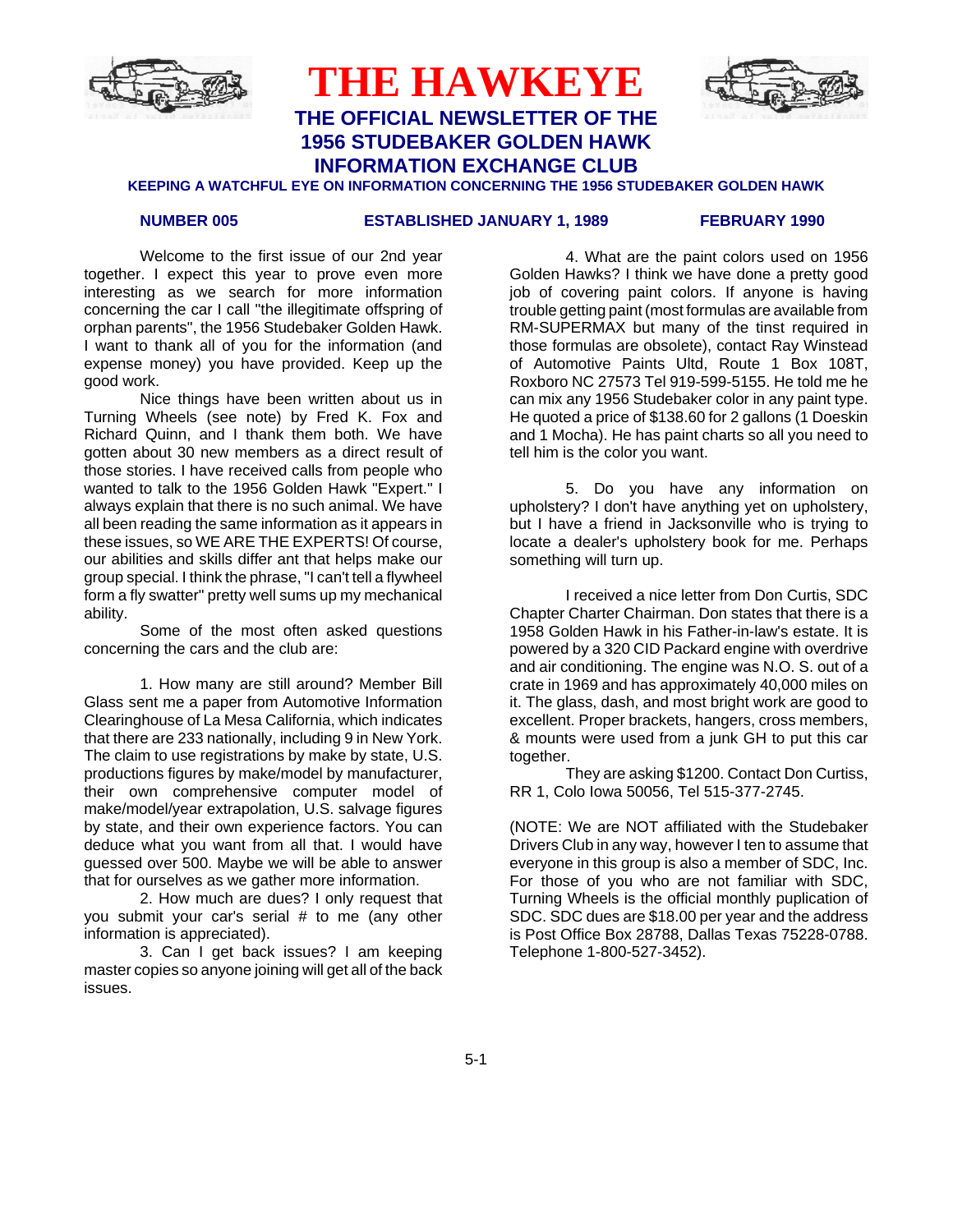# To: Hawkeye (December 1989)

Notes on 57 Silver Hawk Restoration

**Side Grill Restoration** - The side grills which require restoration must first have the painted sheet metal pans removed from the chrome grill pieces. These are removed by grinding/filing off the bosses which are used to attach the pans to the grill pieces. Prior to sending the chrome pieces out for re-chroming, the bosses are drilled and sheet metal screws are utilized to cut a thread in the bosses to allow reinstallation of the sheet metal pans using sheet metal screws after the chrome platting is completed. The chrome pieces are then sent out to a chrome shop. The metal pans are stripped of paint, then primed with a suitable primer and then a finish coat of paint is applied. After receipt of the chrome grill pieces, the metal pans are re-attached using sheet metal screws. A two-part epoxy is then used to lock the heads of the sheet metal screws to the pan surface. The two-part epoxy is also used between the pan underside and the grill to ensure that no pan vibration occurs.

**Trunk Weather strip Channel Restoration** - This area may have pin holes due to rust out. I utilize a thin strip of galvanize sheet metal cut to fit the bottom of the channel. A two-part epoxy is used to coat the bottom of the channel and the strip of galvanized sheet metal is then placed at the bottom of the channel to form a new surface area. The piece of galvanized sheet metal is then clamped to the bottom of the channel until the epoxy cures.

**Roof Drip Channel Restoration** - The seam filler material used to seal seam areas of the roof rail drip channel is first removed from the roof rail drip channel. This allows access for removal of any rust which might have occurred beneath the seam filler material. After clean up of the rust areas, the channel of the roof rail is then sanded and repetitively cleaned with a solvent. A two-part epoxy is then used in lieu of the seam filler to cover the entire inner surface of the roof rail drip channel and to seal seam areas. The area is then painted with primer prior to applying finish coat.

**Two-Part Epoxy** - The two- part epoxy that I utilize is 3 M Structural Adhesive or Scotchweld (P/N 2216 Part A&B). This product provides great adhesive strength and is somewhat flexible after curing. Use of a two-part epoxy which is not flexible is not recommended.

**Headlight Switch Repai**r - To repair an inoperable headlight switch, I used the following method. The switch is clamped in a small vise with bat handle down. The metal tabs at the back of the switch are bent up allowing separation of the switch parts. The switch is spring loaded so care must be observed to ensure removal of back plate without losing any parts. After separation of parts, the contacts are sanded flat to remove any corrosion and to obtain equal height of the contacts (row of 3 contacts and a row of 2 contacts). I utilized 180 grit sandpaper laid on a flat surface to sand the contacts flat. The insulated strip is subject to deformation due to moisture. If deformation has occurred, the "fish" paper must be replaced with a material not subject to moisture deformation such as fiberglass epoxy or bakelite. I used 0.013 inch thick fiberglass sheet material to replace the "fish paper" insulator. The parts are then cleaned and the switch is re-assembled. I did not use any grease before assembly. The original manufacturer used a small amount of grease to allow easy throw of the bat handle. I do not recommend use of any grease as it is an insulator. I have repaired two switches in the manner as described above.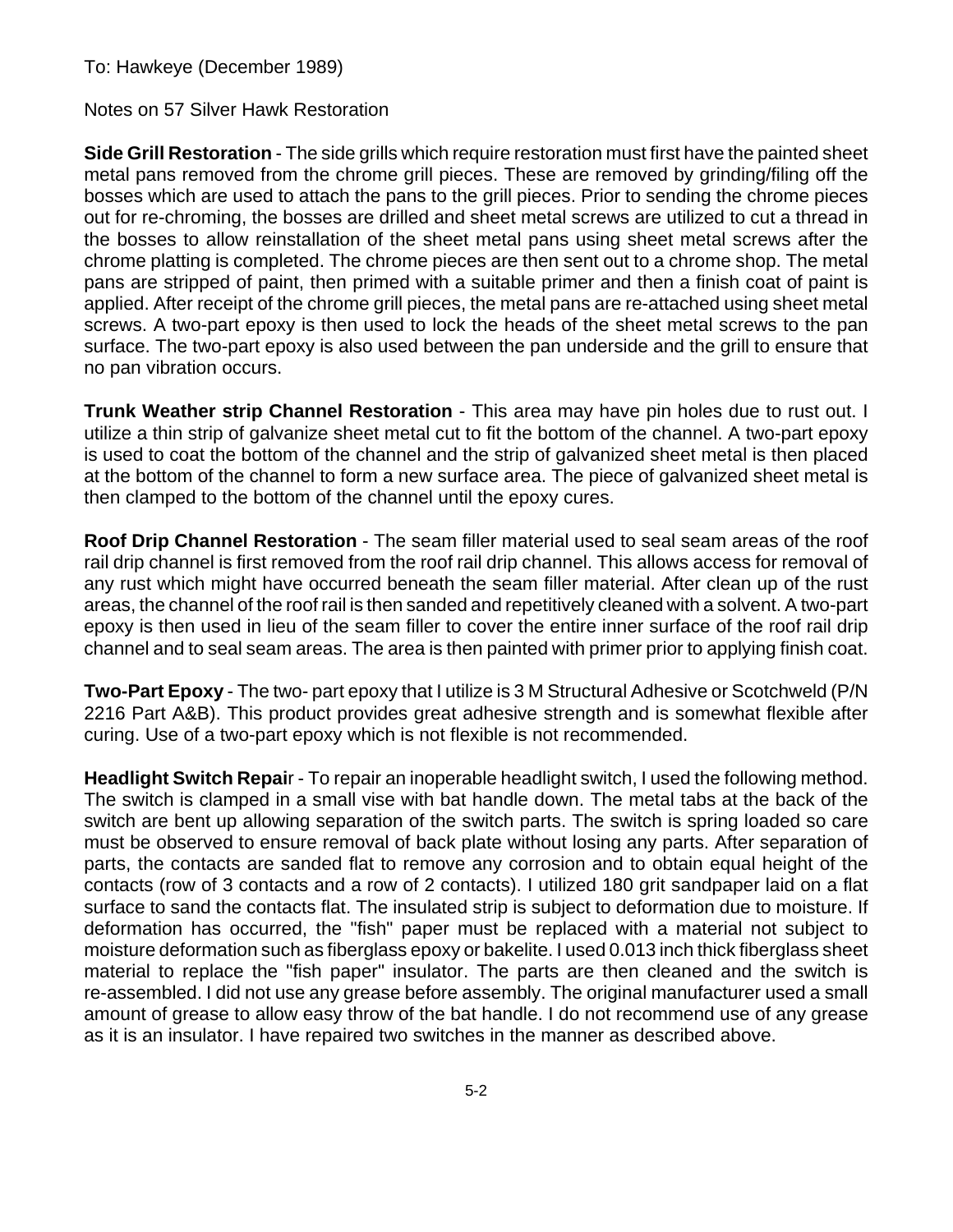**62 GT Hawk Floor Board Repair** - The floor board of my daily driver required repair as water was entering the car if I drove over a puddle. I decided on a temporary repair to get me through the winter. The first step of the repair involved removal of undercoating on the bottom side of the floor board. The Wagner hot air gun was used to heat the under- coating and a putty knife was used to remove the undercoating. I then utilized the Eastwood Co. hand operated nibblers to cut out the area to be replaced. I utilized a spot weld remover to remove the spot welds which weld the floor board sheet metal to the body brace which runs below the floor board. These three tools have been used in a like manner for other rust-out repairs. Again I felt that the job of removing the rusted out section would have been difficult without the tools men- tioned. After removal of the rusted section, I used a piece of card- board to obtain a pattern for the area to be repaired. I cut a new piece of sheet metal for the repair area again using the hand operated nibbler. Prior to putting in the new sheet metal I utilized two formed sheet metal pieces as strengthening ribs to tie the remaining floor board into the body brace. I utilized sheet metal screws to attach the new sheet metal to the remaining floor board and to the strengthening ribs. It is a solid repair and is believed to be as strong as the original floor board before rust-out.

The two tools for removal of rusted-out sheet metal sections are available from:

The Eastwood Company Auto Restoration Tools and Techniques Phone: 1-800-345-1178 Part No. 6281: Mini Nibbler \$ 28.95 Part No. 5202: Spotweld Cutter \$ 12.95

**Swap Meet News** - I attended a local swap meet and was able to purchase some sheet metal parts including R/L front fenders and R rear quarter panel. As a result I now have some fenders for sale. Anyone interested in replacement steel fenders should contact me.

**Center Hub Caps** - Packard Farm now has available the center hub caps as used on the stainless steel wire wheel covers as used on 53-56 Studebakers. These wheel covers are commonly referred to as "Speedster" wheel covers. I ordered three sets one of which will be used for my 56 GH.

**Wire Wheel Covers** - I have an extra set of stainless steel wire wheel covers which was an accessory option for the 56 GH. I would be willing to sell a set of 4 stainless steel wire wheel covers (used) complete with newly reproduced center caps for \$ 500.00 plus shipping cost.

Claude 0. Sevon 10720 S. E. 290th St. Auburn Wash. 98002 Phone (206) 735-3127 NOTE: member Ron Grim Quoted we start runnin&r wanted and for sale ads. I think it5 a nod idea, however, please remember it may be several months before your ad will appear due to our printing schedule. Ado will run for one issue only. Just drop me a note to continue your ad for another issue and indicate any chances at that time.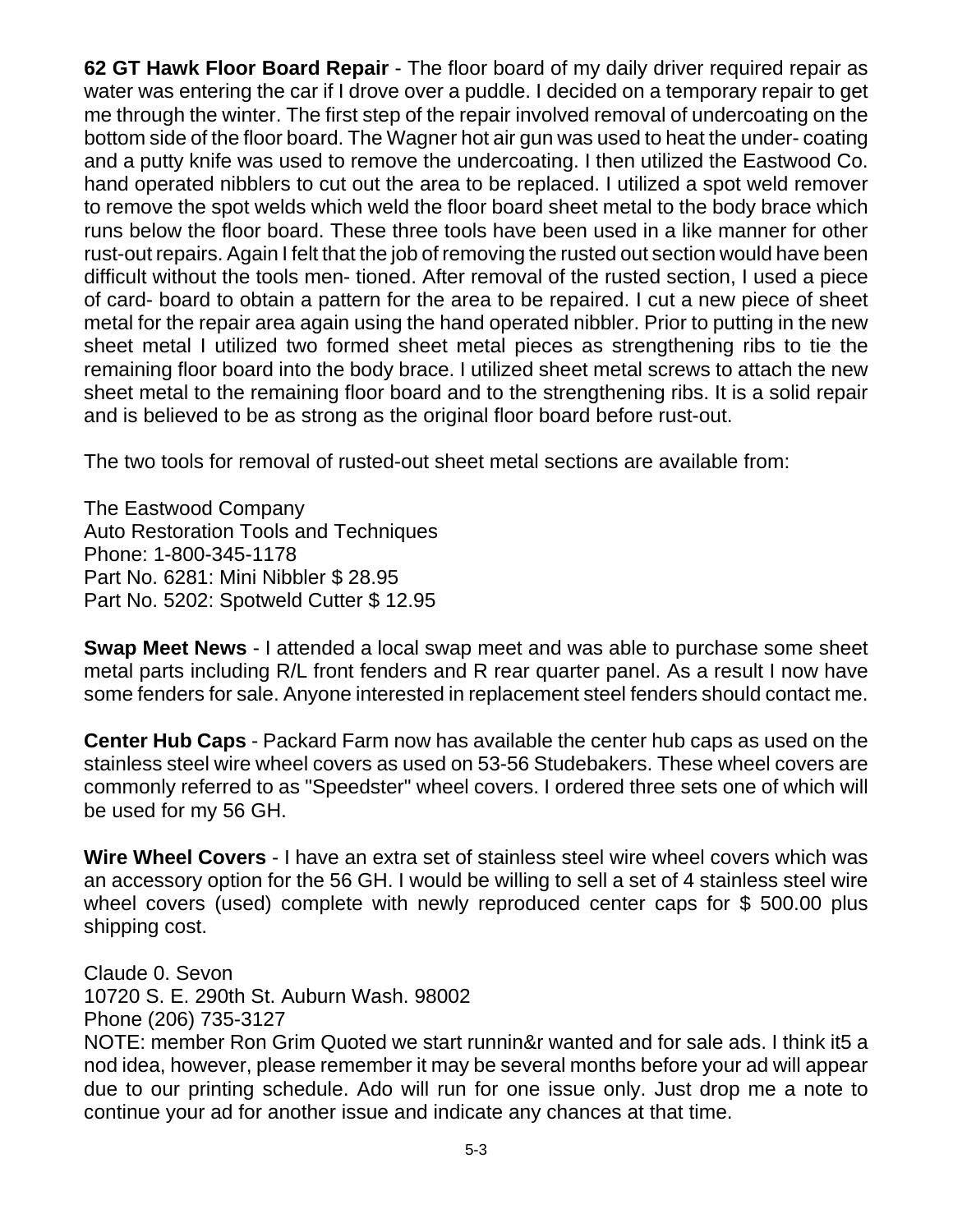#### **MYRON MCDONALD 22 E. CHURCH STREET AURORA, MISSOURI 65605 417-678-4466**

I received your reply to my letter and would like all the back issues. If possible, would you put my name & phone # in your next issue as wanting to buy a 1956 Golden Hawk?

*(NOTE: I listed Myron's name in issue 004, but he sent me a very generous check to help with the expenses and seems very interested in our favorite car, so I thought I'd do it again. If you can help Myron, please give him a call.)*

#### **GEORGE & MARY LU MARONEY MEMBER #32**

We would like you to know how much we have enjoyed your newsletter, THE HAWKEYE. We have obrained more information from our three issues than all of our other sources.

Our car is nearing completion. Most of the body work is done. I have to finish the interior and engine. I have one large problem. I have mislaid or lost the oil pump to our engine and have been unable to locate one. Hopefully, one of the members of the club may know where I can obtain and oil pump.

*(NOTE: I obtained an oil pump from Joel Ray of Patrician Industries, Inc. 20408 Crylysle Dearborn, Michigan 48124, Tel. 313-565-3573. If anyone can help George, please give him a call.)*

#### **HOWARD R. HINSHAW MEMBER # 16**

If anyone has a 1956 GH with loose steering and worn bell crank bearings, replace the two needle bearings which are Torrington #R-1612 and is .750" long with Torrington #B-1616 which are 1.000" long. The extra length will contact an on worn point on the bell crank pin and eliminate all loose motion at this point.

The upper A-frame bushing is MOOG K-3044 or Harris 62099. NAPA #267-1162 is Harris #62137 and can be used if filed or turned down from the O.D. of 1.278" to 1.255" (the original bushing size.) The lower bushings are MOOG K-3045 or Harris 62095.

#### BILL GLASS #50

Here is the NEWMAN & ALTMAN spit out on our car. What is TRIM 8444 WO VINYL 345? I have a lead on a "Continental Kit", what's your opinion. Does anyone have knowledge about seatbelts that came with a Golden Hawk? My dad's were factory installed and were mounted to the door as I remember. I would like to get my hands on a full set.

I located a new steering wheel from a SPEEDSTER, but it has a full circle horn ring. Would points be taken off at a meet?

I have installed all the underfloor boxes and supports from Classic Enterprises, while not an easy job, they seem to work. The gentleman sent me some extra parts after I discovered that the full length box was TOO WIDE and I had to remove one inch on the entire side and replace the side panel.

I am a bit confused about the frame strengthener, is it needed? What I saw of my frame looked pretty good.

In the last 36 hours, Ellen and I mounted the doors and I have started to paint all the inner fenders. We will be assembling soon.

I finished painting the roof and metallic green but instead of CRONAR clearcoat, I used DUPONT'S URO Clear. It looks absolutely great.

*(NOTE: There are many strange notations on the production orders such as XAC or BZ, I have no idea what these mean. I don't have any info on the trim as yet. Members Bob Edwards and Lawrence Miller have cars with the continental wheel and they look pretty good to me. It is a matter of personal preference. I am guessing that these are an aftermarket item as I haven't noticed a part # for them in the parts manual. Does anyone know more about this?)*

#### **RANDY CAVOLI MEMBER #7**

I don't know if you are going to York in March, but I will be selling parts again. The black 56 Golden Hawk parts car I had (ser # 6032553) no longer exists. I took everything good off the car and junked the rest. I have osme decent used parts & could bring them to York for sale at reasonable pices. These include: starter, generator, 4 barrel manifold, water pump, distributor, & some stainless trim.

My car # 6030510 has what I would call traction bars (I guess the right name would be radius rods.) I'm not talking about a rear sway bar, but bars that run from a bracket on top of the axle to another bracket welded to the frame. It looks like a factory set-up but the other car I had didn't have them. Do any other member's cars have these?

I've included two photos of the original trunk mat installed in the trunk of my car. The mat didn't cover the area where the spare tire goes but does cover the upper shelf.

(NOTE: The trunk mat in the photo is a light brown, almost burlap looking, and in no way resembles the houndstooth pattern and material of the mats which are being reproduced and sold by many vendors. The mat is listed on Pg 351 of the Body Parts Catalog as #299756x1, MAT, trunk floor - K7.....White, Brown, Gray.)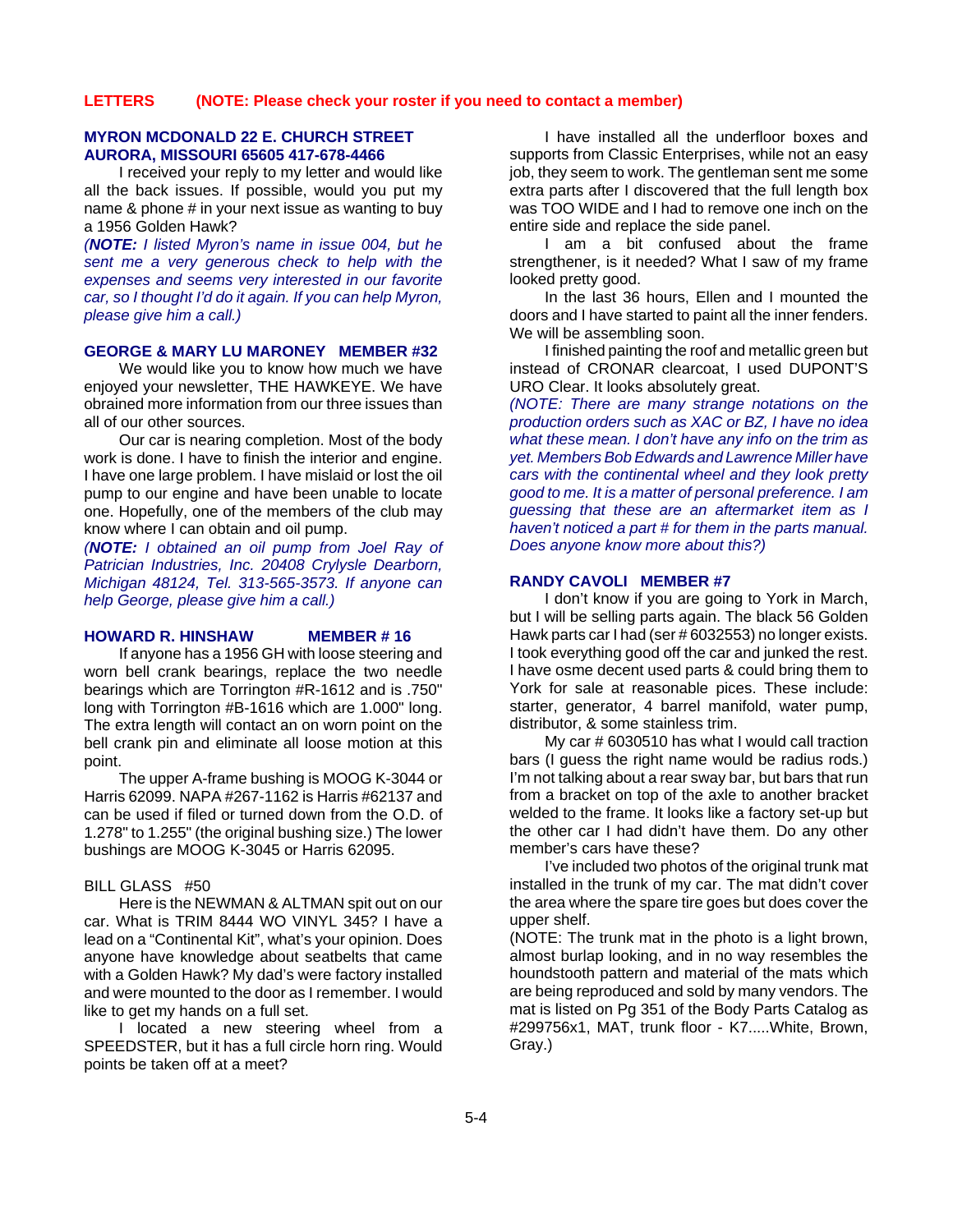#### **MORE LETTERS**

#### **DON GIRVAN MONCCTON NEW BRUNSWICK**

Regarding the trunk script, Frank, mine are gold. On the back of the "GOLDEN" script - ROTH 3 1314773, so I know they were original. These scripts showed the same wear & tear as the balance of the car.

I used a heavy industrial black corrugated flexible exhaust hose, used for exhaust in building etc., for my duct hose in the 56J. Fit perfectly. As you know, I've stuck to as close to original upholstery as I could as well as most other parts of the car. I don't know weather I'd advise doing so to a new owner. I think I would drive it as a first priority. Originality would not be as important. I should have been driving my car about 13 years ago. Live and learn, hopefully.

I would like to know if there is an acceptable method of imitating the gold wash on the hubcaps without electroplating. How to do and where to purchase. Please advise.

I don't have much to contribute at this time Frank, but I did write a piece in our defunct local chapter newsletter that could be of interest t our new mutual friends. Use as you wish.

*(NOTE: Don and I have been corresponding since 1984 and it was this activity which prompted me to start this club. We own identical cars and searched for upholstery together (via mail to no avail.) He sent a very meticulous article on REFINISHING YOUR PRIDE & JOY which I hope to use in a future issue.)*

#### **BOB WASHINGTON BALLSTON LAKE, N.Y.**

I've enclosed 2 production orders. One for my original GH and the other is for a "new" GH my Son-In-Law, Jeff Darrell, just acquired from Bill Phillips of Cohoes, N.Y. It looked like a complete basket case on first viewing, but he had some great parts which could enhance my car so we bought it and hauled it to my house.

After cleaning, it really didn't look so bad so Jeff is taking it up to Maine to store in his barn and then we"ll decide what to do next. It is 99.5% complete, but it would be a major restoration project. In the meantime, we"ll consider parting with it for #2200 (my cost) to some other fanatic. Just give me a call if you are interested (518-877-8652.)

I'm very interested in your external trans cooler. Mine is connected to the radiator cooler and I'm concerned. Can anyone give me more details (where mounted, etc.)

Hoping I can meet all f you at the Mass. Meet next summer.

#### **TOM SNYDER DYERSVILLE IOWA**

It was OK to print my modifications (body to frame supports) as you already know, but the real bummer is that no one else thought much of my idea about the photos. (NOTE: tom had requested us to send photos of our cars to him.) Even the publishers have not responded to letters of inquiry about the idea. I still fell the idea of getting '56 Golden Hawks in ads is a good one.

The article about our club in the latest TW was real nice. If you have any other ideas of how to promote our Hawks to the media, let me know. I'm always to punishment and letter writing.

#### **JIMMY A. FACKLAM LENEXA KANSAS**

I just had the oil pump rebuilt by a man in the Packard club after reading your article on oil pumps. I used the pump out of the 1956 Hudson 352 CID which you recommended. *(NOTE: I think Jimmy is referring to Joe Hall's statement in issue #002, that the Hudson/Nash oil ump was the "most desirable of the three".)* He machined a new shaft and put bushings in the housing. He also agree it was a better pump than the Packard pump. The charge was \$75.00.

He further told me about the use of a front motor seal that just pressed into the front housing perfectly, eliminating the old rope or cloth type seal that was used. The seal is National Oil Seals # 472924 and is available form NAPA Auto Parts stores. I checked here in K.C., this seal is used on John Deere gear case. Cost about \$7.00. I thought you might to tell some of the other 56 GH owners.

#### **EDWARD ROSS BALL, JR. LORENA TEXAS**

I have a 1956 Golden Hawk with less than 33,00 actual miles. I am the third owner. The second owner purchased it in 1959 and I bought it in 1986. It had been stored from 1961 till 1986.

I am fairly new to the Studebaker hobby, but a real "Studebaker Nut" friend stated that my car did not have a 352" engine. He said it is a 374" with 4 barrel carburetor, and the serial and engine numbers match the production order.

It was rumored that Studebaker substituted 374" engines for the 352" engines at the end of the 1956 production year. I was not familiar with the visible differences between the two engines.

*(NOTE: Does anyone else know anything about the engine substitution?)*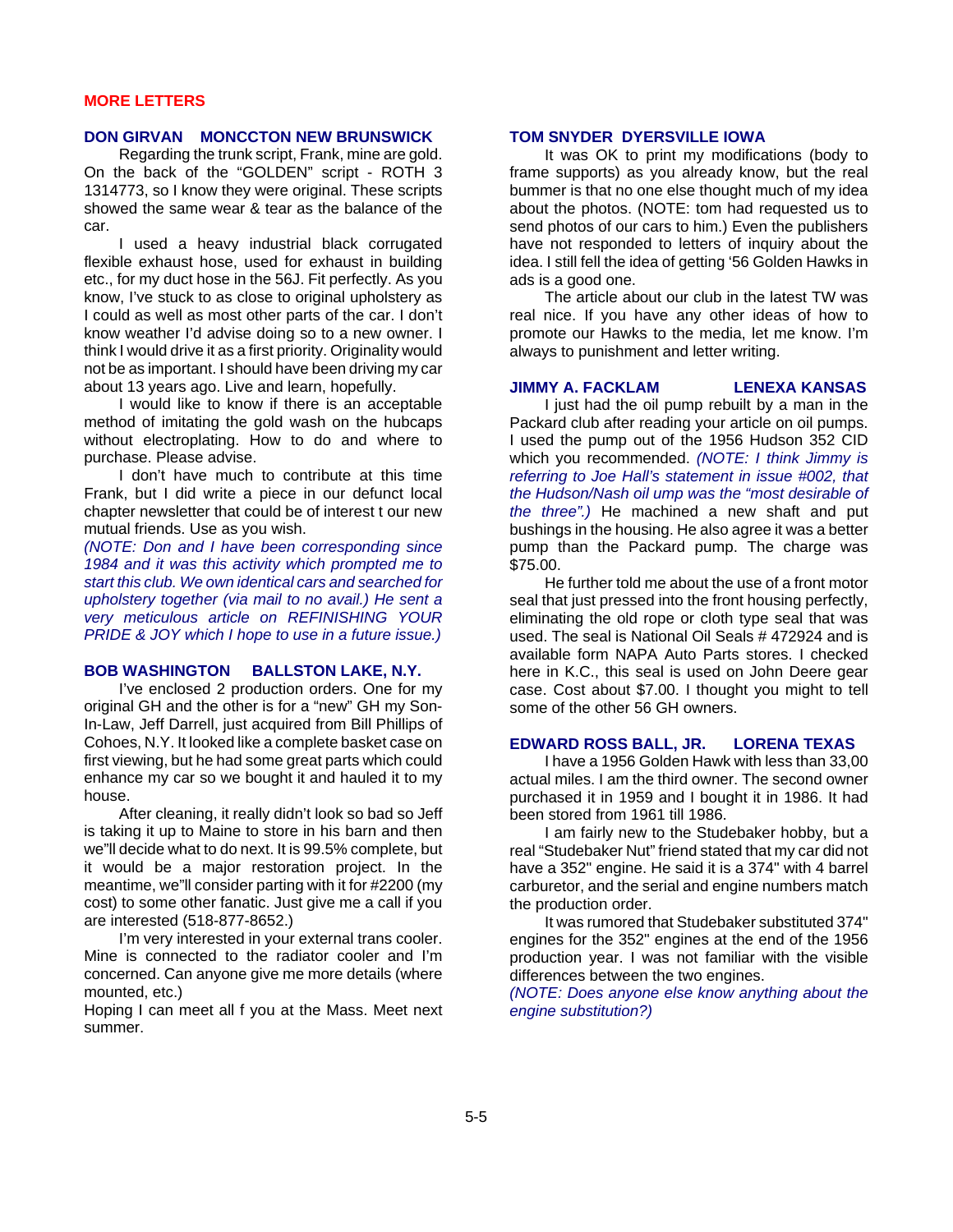#### **AND MORE LETTERS**

#### **VINCE HABEL COLUMBIA PA**

I wrote to Fred Fox on some of the questions you asked. I'm enclosing his reply for you. I don't have numbers but heere are two Keystone members with 1956 Ghs. Larry Michael R.D. #2 Box 11 Hughesville, PA 17737. His car has Crager mags and two four barrels.

Robert Knopp 507 Hinkson Blvd. Ridley Park, PA 19078. His car has wire wheel covers and was converted to a 3 spd/od.

P.S. For those wanting to go the high performance route, I'd advise against starting with a lower HP transplant. I understand they have cast crankshafts whereas the 275 HP and up have forged cranks.

*(NOTE: Vince has been maintaining info on all 56-58 GH owners and sent me all his 1956 owners records. Fred Fox stated that Studebaker used woven trunk mats through 1960. If anyone knows any of the two people mentioned above, how about trying to get them to join us?)*

#### **DICK PAUL DAVENPORT NEBRASKA**

Enclosed is the production order for my car and a check to help with postage. Thanks for the generous package of the first (4) newsletters. I've already learned more specific info from those newsletters than Turning Wheels furnished in 15 years. Good luck with the roster.

(NOTE: it does my heart good to read comments such as the above, but in fairness to TW, we are specializing in one year and model car. Thanks for the PO and the \$\$\$.)

#### **DEBORAH SHIPIONE TUCSON ARIZONA**

Wanted to let you know that I picked up some 1956 Golden Hawk parts in California. I thought you might want to note this in case anyone is in need of any of them.

I have a dash without gauges, radio, standard crankshaft & camshaft (used), 2 sets of intake valves (1 new), 1 set exhaust valves (used), 1 new timing chain, 1 set new rod bearings, 1 complete wiring harness, 1 horn button (used), 1 wheel pulley, switches (all working) for lights, dash lights, etc. (address is 1685 W. Ina Zip Code 85074)

# **56J ONLY**

I'd like to devote the next few pages to items which are unique to the 1956 Hawks in general and the variations used on the 1956 Golden Hawks.

When Studebaker-Packard created the 1956 Golden Hawk, tey did a lot mre than stuff that big 352 CID engine, with optional Twin Ultramatic transmission, under the hood. They made several other modification which distinguished them from the other 1956 Hawks and later model Hawks.

The most obvious difference is the fiberglass fins mounted on top of the rear fenders. The other 1956 Hawks do not have fins and the 1957 and later Hawks have different style fins made of metal.

Because of the fins, the 1956 Golden Hawk tail light assembly is slightly different in that it has a small notch on the outside edge which mates to the back of the fin and the rear quarter panel. As with many other 1956 Golden Hawk one of a kind items, the left and right tail light assemblies are not nterchangeable. The 1957 and later Hawks had a totally different style tail light assembly.

The tail lights are listed on page 213 of the Chassis Parts Catalog as BODY, Right, tail lamp - K # 1314382 and BODY, Left, tail lamp - K # 1314383 and are listed for 56J ONLY.

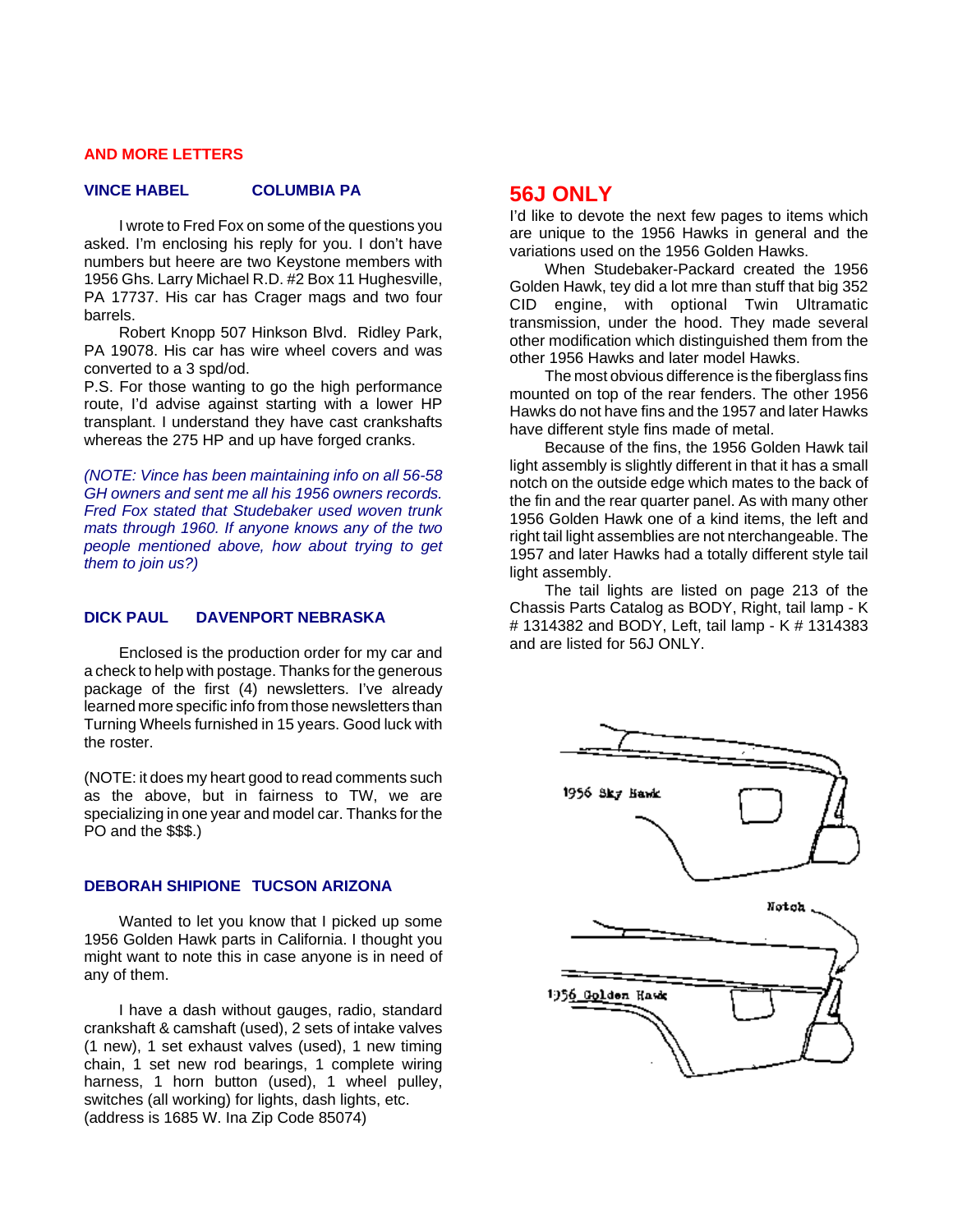This page purposely left blank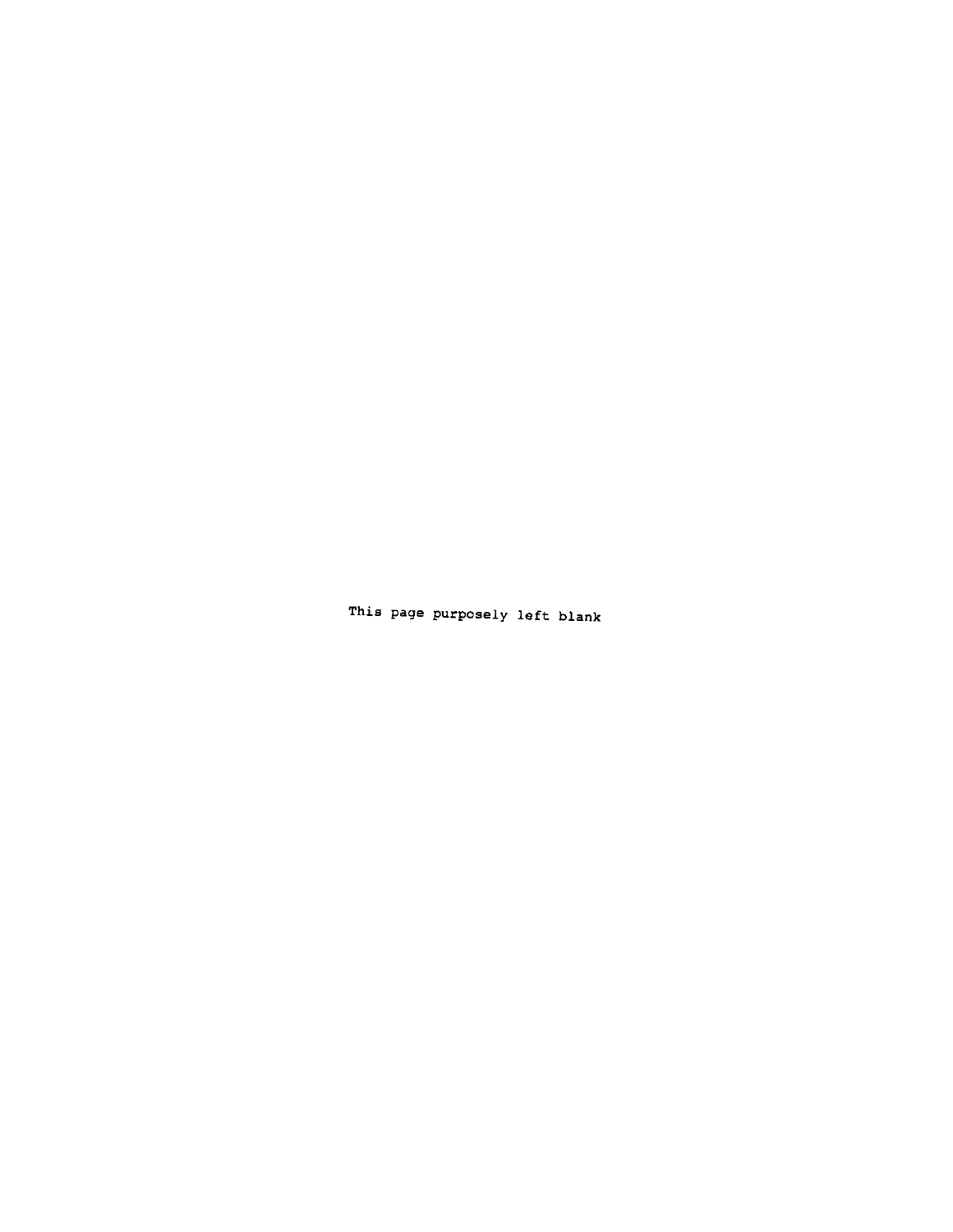#### **STAINLESS STATEMENTS**

Not quite so noticeable is the placement of the side trim on the fenders. The 1956 Hawks had the stainless about one inch above the fender form line while the 1957-58 Hawks had the trim right on the form line. Because of this, the front fender moulding from a 1957-58 Hawk (or 1959-61 Hawk) will not fit on a 1956 Hawk.

To make matters worse, the 1956 Hawk left front fender moulding is different from the one on the right side. One side will not fit on the other side. The mouldings are curved to follow the contour of their respective fenders and this is reflected in the Parts manual by two part numbers. The left front fender moulding is part # 1312503 and the right front fender moulding is part # 1312502.

The door moulding is the same for the 1956 Hawks and the 1957-58 Silver Hawks (but not the 1957-58 Golden Hawks.) They are all listed as part # 1321106.

Moving to the rear quarter panels, the small moulding between the door edge and the front of the fin is the same on both sides and is the same on both the 1956 Golden Hawk and the 1956 Sky Hawk.

The "V" (or check mark) moulding is unique to the 1956 Golden Hawk. The 1956 Sky Hawk "V" moulding is smaller because the Sky Hawk doesn't have the fin. Although unique, it too has a variation. Before body #469, the part #s are: left 1312577wp, right 131576wp. After body #469, the part #s are, left 1312693wp, right 1312692wp. The "wp" on the end of each number means "chrome & Paint."

The rear mouldng (from the "v" to the tail light) is strictly a 1956 Golden Hawk item. As with the front fender moulding, the left side rear moulding will not fit on the right side. And finally, the mouldings were painted to match the body on cars with body # 1 to 469. The part #s for these are: left 1312933p and right 1312932p. The "p" means "prime." My guess is that this was used for the old style two tone paint scheme where the roof, fins, and trunk matched the lower body. On cars after body #469, the moulding is stainless with the left side part # 1312885 and the right sid part # 1312884.









#### **VITAMIN V-8**

I have seen several 1956 Golden Hawks with a V-8 emblem on the front fender. Some cars have it between the Studebaker script and the door, while others have it below the script. The April 1980 cover of Turning Wheels shows a 1956 GH with the V-8 just above the bumper in front of the wheel well. This V-8 emblem is listed in the parts manual as 1314806w and the indication is that it was used on the 1956 Power Hawk, Sky Hawk, and the Golden Hawk. The Flight Hawk is a 6 cylinder model.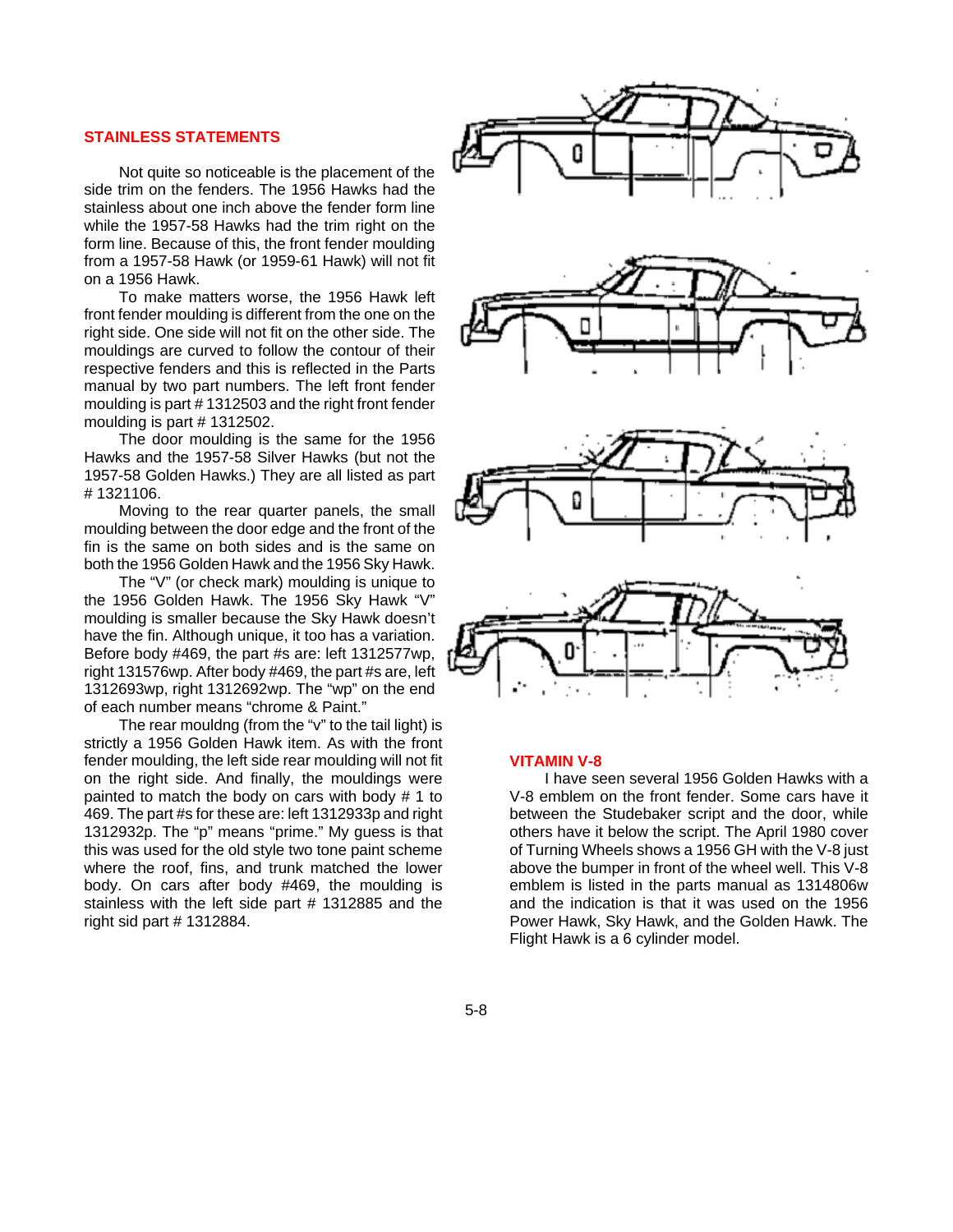# **HUBCAPSULES**

There seems to be sme confusion about hubcaps used on the 1956 Golden Hawks. This is probably due to the names "spoke type" and "wire wheel" by which two of the three styles were identified.

The standard hubcap was AC-2738 and due to its being standard, is probably the most common. It is listed on page 445 of the Chassis Parts Catalog as CAP and DISK, hub (full disk.)

AC-2425 was an option and is probably the most desirable. This one is listed as CAP and DISK, hub (wire wheel.) According to the article below, this



THE HIGH-DEWAND AC-2425, 1953-1956 WIRE WHEELCOVER

### **LITTLE KNOWN WHEELCOVER FOR 1953 Frank Peerman**

An all but forgotten Studebaker factory dealer announcement, issued February 21, 1956, authorized wheelcover AC-2799 for all Studebaker automobiles back through the 1953 model year. The cover, popular with drivers of the 1957-1961 model years, is referred to as the "chrome and gold spoke-type wheelcover," and displays the Studebaker heraldic crest on a gold field circled on a center cone. From the center cone, spokes in relief radiate to the edge. This relief is emphasized with a black pointed field.

The surprising mid-year introduction of these covers pose a mystery. One theory is that they were introduced after the vendor of the 1953-1956 wire wheelcovers (AC-2425) went out of business. The dealer announcement itself gives little solution; it is coded by the factory as "S84 (2-21-56)". Rediscovery of the announcement occurred during the swap portion of the Tri-State Studebaker Meet in Ashville, NC, October 25-27, 1974. The announcement, itself having value as one of the only copies know, is printed duo-tone process red and blue on glossy white stock. It features a 1956 Golden Hawk at the top of a two-page 8-1/2X11-inch folder. It is designed o insert into the 5-ring notebook of the 1956 Parts and Accessories Guide. Dealer net price for the covers is given as \$15.90 per set of four.

Most AC-2799 wheelcovers are seen on 1957 Presidents and Hawks. Various accessory catalogs give their availability through the 1961model year for all Studebakers with 15" wheels. Now with the knowledge of this dealer announcement, drivers may use these wheelcovers on their earlier show cars with the justification that they were available, authorized, replacement covers. Up to now, pre-1957 show cars

listed as CAP and DISK (spoke type.) According to the article below, this was a mid year introduction option. It was used through 1961 and also authorized for use on 1953 through 1955 Studebakers.

Examples of all three types are shown and unless you want to keep your car's original hubcap style, any one of the three is correct..





DEALLE NOTICE WHICH SHOWS NEW 1953-1958 COVER

were subject to penalty when judges considered AC-2799 as an unauthorized accessory. *(NOTE: I don't think this would be a legitimate accessory for 1953-1955 Studebakers. FJA)*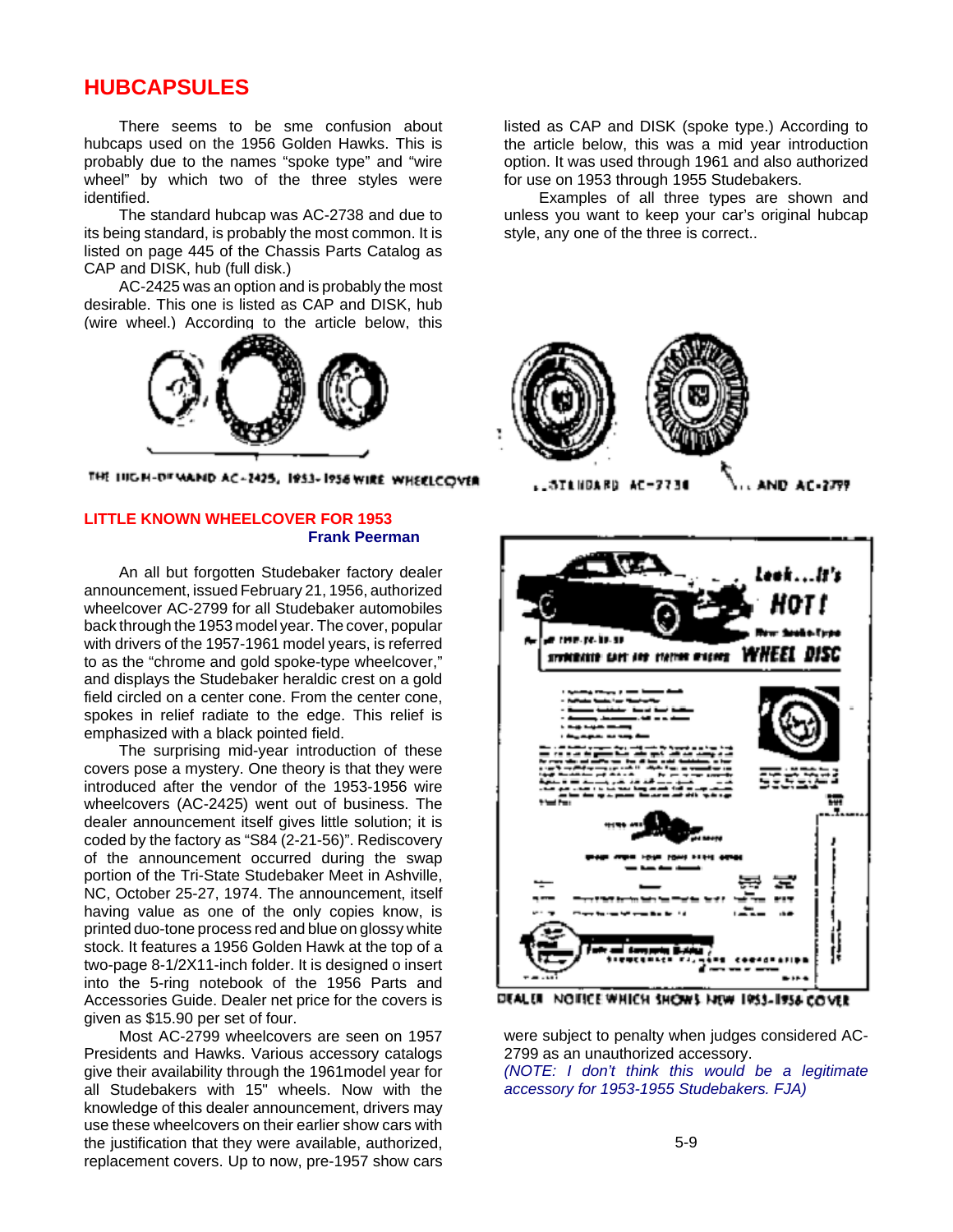### Page Mo.<br>01/18/89  $\mathbf{I}$

1934 STUDEBAKEN GOLDEN HAWK INFORMATION EICHANGE CLUB ESTAILIBIED JANUARY 1, 1989

 $\cdots$  to

 $\sim$   $\sim$ 

 $5 - 10$ 

|     |                       |                             |                               |                                       |                                 |        |                                                          |                    |       | K=Π        |
|-----|-----------------------|-----------------------------|-------------------------------|---------------------------------------|---------------------------------|--------|----------------------------------------------------------|--------------------|-------|------------|
| HEN |                       |                             |                               |                                       |                                 |        |                                                          |                    | 海滨 四輪 |            |
|     | HUR HANE              |                             | <b>MMESS</b>                  | C ITY                                 | STATE                           | ΙP     | PHONE.                                                   | SERIALD DODYD MUNB |       |            |
|     |                       |                             |                               |                                       |                                 |        |                                                          |                    |       |            |
|     | <b>B CHARLES L.</b>   | <b>ADAINS</b>               | P.O. DOX 3688                 | REDING, CA RAMP                       |                                 |        | 916-243-2537 6800570 2834                                |                    |       |            |
|     | 1 FRANC 3.            | ANTROS ED                   | LOZE MODDING PINES NAY        | CASSELBERRY, FL 32767                 |                                 |        | 407-644-8446 6032145 2541                                |                    |       | 52920      |
|     | 64 EDWARD ROSS        | BALL JR.                    | RT. L. MOX 226                | LORENA, TEIRE 76655                   |                                 |        | 017-666-4168 6033343 3940                                |                    |       | 54261      |
|     | <b>IT MICHAEL J.</b>  | <b>BATAIT</b>               | S607 W. AMBELA DR.            | GLEMPALE, AI 85308-3831               |                                 |        | 602-255-7670 6030749 1060                                |                    |       | <b>AIT</b> |
|     | 44 RALTH              | <b>DASHOR</b>               | 13452 W. FLORIDA DAIVE        | LAKEWOOD, COLORADO 80228              |                                 |        | 203-400-2145 2031291 1828                                |                    |       |            |
|     | 51 L. MIT             | BERG.                       | P. D. 801 280                 | CALIMELL, 104HO 83606                 |                                 |        | ???~#\$9~4421 4031021 1333                               |                    |       | 51931      |
|     | 27 AL                 | BUMCH I                     | 2101 MAIN ST.                 | ALCOUIPPA, PA. L3001                  |                                 |        | 412-375-5761 6031311                                     |                    |       | -2721      |
|     | 42 GORDIN             | 的复数地                        | BOI 314                       | HEMMAN, ALASKA 94760                  |                                 |        | PO7-012-5475 6800404 1713                                |                    |       | 92122      |
|     | J MANDY               | CANAL I                     | 10   101   1370               | ELMEN N.J. 08310                      |                                 |        | 607-330-7385 6030310 765                                 |                    |       | 51 147     |
|     | 13 LEWIS              | <b>DAMIDURAME</b>           | 3505 N. BREBORY 3A.           | TUCSUM, ARIZONA 05745                 |                                 |        | 602-743-9451 6031047 1305                                |                    |       | \$1928     |
|     | ा आह                  | <b>HANELL</b>               | AR 11 BUN 356                 |                                       |                                 |        | BAYVIEW ST, YARNOUTH, ME 04076 207-846-3241 6033391 3972 |                    |       | 94343      |
|     | 21 MI                 | DIETILER                    | <b>ARDO LEEDS ST.</b>         | SIM) VALLEY, CA 73061                 |                                 |        | 805-527-1642 6800307 600                                 |                    |       | 5214       |
|     | 64 M.D                | 第1章第                        | EKAREGATAN 27                 | <b>412 AP GOTEDOME</b>                |                                 | SMEDEN | 031-83-13 40 6032223                                     |                    |       |            |
|     | L7 DDB                | EDIMANI                     | LL425 McCOMMICK AD C-17       | JACKSONVILLE, FL 32225                |                                 |        | 444-641-3757 6033040 3662                                |                    |       | K1820      |
|     | 2 JUNIE 4.            | FACILAN                     | 12300 W LODTH PL              | LEMEIA, KAMSAB 66215                  |                                 |        |                                                          | 6032259 2669       |       | K1300      |
|     | <b>† GEOFFREY C.</b>  | FORS                        | <b>754 PACTFIC STREET</b>     | MONTEREY, CALIFORNIA 93940            |                                 |        | 401-621-0750 8000574 2031                                |                    |       |            |
|     | 22 BETTY C.           | FRENCH                      | P.O. DOI 492                  | COCHRAN, GEORGIA 31014                |                                 |        | 912-934-7914 6032028 3356                                |                    |       | KlaSt      |
|     | 15 JON P.             | GN 15                       | 51025 ARCH 9T.                | GRANGER, JHDIANA 45530                |                                 |        | 219-277-4137 4032008 3324                                |                    |       |            |
|     | 25 DOM H.             | <b>BIRMA</b>                | 273 SHEDIAC ROAD              | NONCTON, N.D. EIA 255 CAMADA          |                                 |        |                                                          | 砂球球 草油             |       |            |
|     | 50 HILL               | <b>BLASE</b>                | 18 LORENZ DRIVE               | VALMALLA, NEW YORK 10573              |                                 |        | 914-946-2280 1032779 3246                                |                    |       | 53330      |
|     | 39. M.R               | 68 I H                      | 963 TIMBERELAIR WAY           | 1 [THOM [A, 64 30056                  |                                 |        |                                                          | 6031027 1356       |       | 52576      |
|     | 10 JOE                | HALL.                       | 2309 JERICHO RDAD             | LA <del>Canad</del> e, Kentucay 40031 |                                 |        | 502-222-9653 6032304 2849                                |                    |       | 7710       |
|     | 48 ROBERT             | HЩ                          | <b>4101 SOUTH HIGHWAY #53</b> | CRESTWOOD, KIENTUCKY 40014            |                                 |        | 307-222-1633                                             |                    |       |            |
|     | AJ ERNEST N.          | <b>MALLE</b>                | P.O. 101 876                  | CHEVENINE, INVENIUNE 82001            |                                 |        | 307+634-4111_6030633_                                    |                    | 111   | 52010      |
|     | 16 HOMARD R.          | <b>HINSHAM</b>              | AT, 2 101 221                 | DELVIDERE, TN 37306                   |                                 |        | 615-967-2006 6032221 2376                                |                    |       | 1245       |
|     | <b>62 DILL</b>        | MULE                        | 22700 TERRITORIAL ROAD        | ROGERS, MM. 55374                     |                                 |        | +12-428-2008                                             |                    | 7070  |            |
|     | 30 LUTHER             | <b>JACKSON</b>              | LLY 2LST AVENUE 6.M.          | ruskim, flortim 33570                 |                                 |        | 813-445-2488 6030571 2040                                |                    |       |            |
|     | 20 JUNE 1.            | <b>JEWHOLLE</b>             | AT 1 BDL 227                  | EGGLESTON, VA. 240B6                  |                                 |        | 703-921-2121 a777777 3567                                |                    |       |            |
|     | 20 HTKE               | THIS.                       | 617 MILL RD                   | MARSHALL, NICHIGAN 49068              |                                 |        | 616-781-3404 6800434 1820                                |                    |       | 81240      |
|     | 14 DAN P.             | <b>KURTER</b>               | 2327 MIDNLETON                | WINTER PARK, FL 32792                 |                                 |        | 407-644-0178 1031345 1897                                |                    |       | KI 76 L    |
|     | 55 MART 1.            | LACOSTE                     | USB MIBSOURE 188-631          | FPD S.F. CR. 96689-1120               |                                 |        |                                                          | 1032182            |       |            |
|     | 24 ANTHURY C.         | LAFORTI JR.                 | 337 M. CATHLPA AVE.           |                                       | MOOD DALE, ILLIMOJE 6019).      |        |                                                          | <b>MUNITS</b>      |       |            |
|     | 47 HAYNE              | LEDUCHOMBKI                 | 385 DUHNCATH AVENUE           |                                       | HEMMIPES, MANITOBA R2XONZ CAN   |        | 200-661-0897 6031261 1573                                |                    |       | KI 201     |
|     | 51 MALE               | LDNG                        | 24 VILNA IR.                  | QUINCY, 11 42301                      |                                 |        | 316-775-3359 6000470                                     | <b>MOTH</b>        |       |            |
|     | 16 JIN                | LUCAS                       | <b>JOAS STATE STREET</b>      |                                       | ALGUSTA, KAMBAS 67010           |        | 716-531-4762 6800052                                     |                    | 36.   | 91287      |
|     | 63 ANDREW             | h. Is                       | 4937 OLRHAN PENTI RD.         |                                       | DROVILLE, CALIFORNIA 95763      |        | 51]-021-5427 6032047 3370                                |                    |       | 93470      |
|     | 32 硫明硫                | N HINTY                     | <b>9843 NORTH CUT ROAD</b>    | ROSCOMMUN, MI 49653                   |                                 |        | 012-915-2485 1030375                                     |                    |       | 61019      |
|     | 23 JAMES C.           | INCAEE                      | 200 KILDEE DRIVE              | WEIFDRO, PR, 15090                    | DENTON, ARXANSAS 72015          |        |                                                          | 4030754            |       |            |
|     | 52 RON                | I TER                       | ROUTE 4 2003 51               |                                       |                                 |        |                                                          | 6953171 3761       |       | 54506      |
|     | A7 LAARY              | AI EN ALL<br><b>HTELIOE</b> | A. D. 2, 20% II<br>MI 127     | <b>PLANO, TEXAS 75096</b>             | MUSHESVILLE, PR. 17737          |        |                                                          | <b>MJMY: 121</b>   |       |            |
|     | 97 JIM<br>29 LANNEWEE | NTLLER                      | ROUTE 1                       |                                       | ERRICH CITY, KANSAB 47846       |        | 314-275-5038 6052754 3218                                |                    |       |            |
|     | 40 J. 6.              | MURICANI                    | 205 CARRIGAN BLVD.            |                                       | <b>MERGITT 15LAND, FL 32952</b> |        | 407-453-0986 6030764 1064                                |                    |       |            |
|     | 1 JANES M.            | Hekonighti                  | 11810 F. 65TH ST.             | SAMULPA, DK 74066                     |                                 |        |                                                          | <b>MARKI</b>       |       |            |
|     | JY CHUCK              | <b>MULLE</b>                | 12705 TRANSTANR TR<br>BDJ 399 | VAIL, MATIONA OS641                   |                                 |        | 602-647-3538 6800020 147                                 |                    |       |            |
|     |                       |                             |                               |                                       |                                 |        |                                                          |                    |       |            |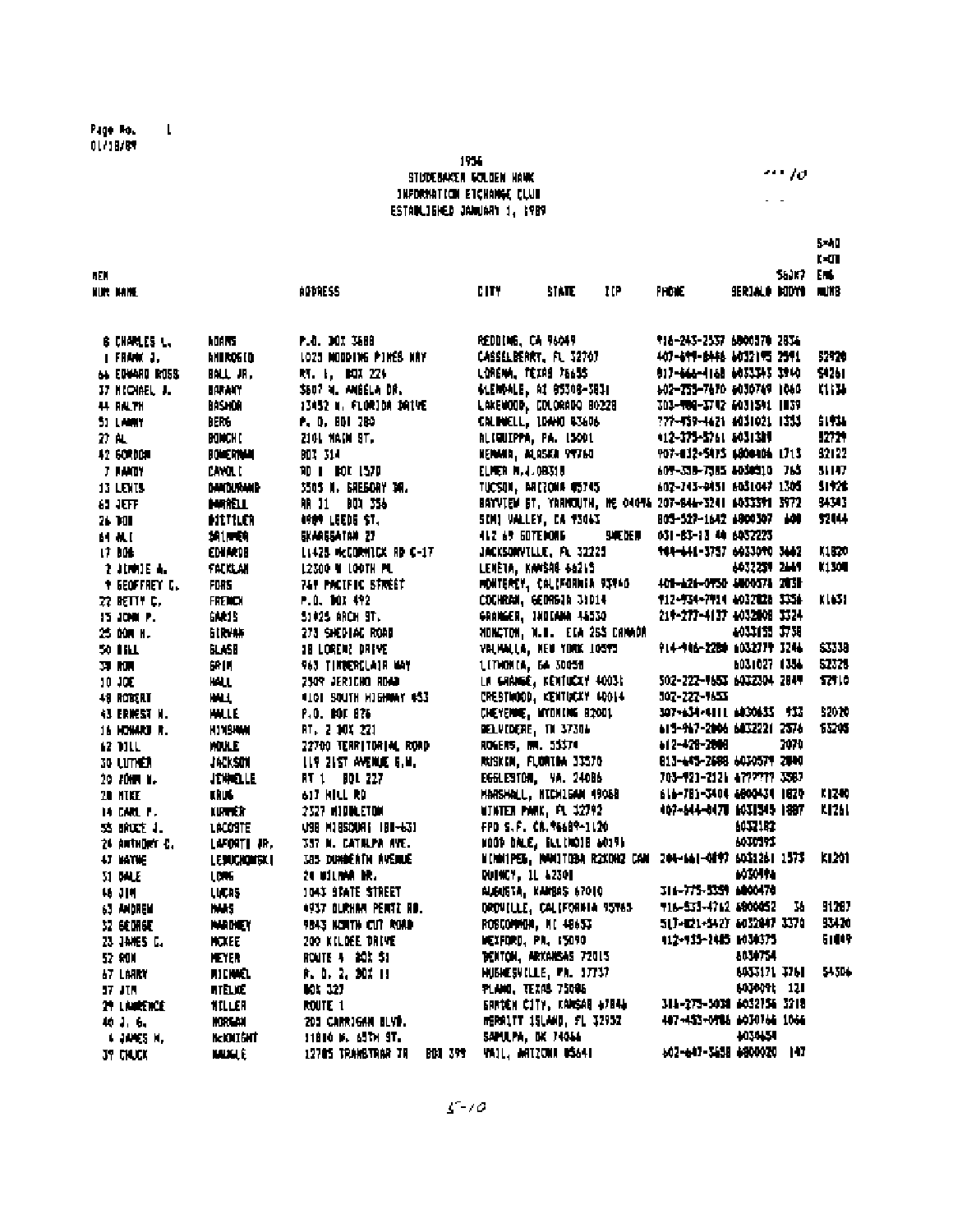#### 1956 STUREBAKEN SOLDEN HANK INFORMATION EXCHANGE CLUB EGTABLISHED JANUARY 1, 1989

S-MI

 $\prime$ 

| п. | <b>WIN XANE</b>                                                                                                                                                                                                                                                                                    |                                                                                                                                                                                                                                                                             | ADIALESS.                                                                                                                                                                                                                                                                                                                                                                                                                                      | l'it                                                                                                                                                                                                                                                                                                                                                                                                                                                                                                                                                                    | STATE | ΙР | <b>HOW</b>                                                                                                                                                                                                                                                                                                                                                                                                                              | SERIALI BODYL                                                                         | ٠<br>SHIFT | K-OD<br>ENG.<br>NUMO                                                                                                               |
|----|----------------------------------------------------------------------------------------------------------------------------------------------------------------------------------------------------------------------------------------------------------------------------------------------------|-----------------------------------------------------------------------------------------------------------------------------------------------------------------------------------------------------------------------------------------------------------------------------|------------------------------------------------------------------------------------------------------------------------------------------------------------------------------------------------------------------------------------------------------------------------------------------------------------------------------------------------------------------------------------------------------------------------------------------------|-------------------------------------------------------------------------------------------------------------------------------------------------------------------------------------------------------------------------------------------------------------------------------------------------------------------------------------------------------------------------------------------------------------------------------------------------------------------------------------------------------------------------------------------------------------------------|-------|----|-----------------------------------------------------------------------------------------------------------------------------------------------------------------------------------------------------------------------------------------------------------------------------------------------------------------------------------------------------------------------------------------------------------------------------------------|---------------------------------------------------------------------------------------|------------|------------------------------------------------------------------------------------------------------------------------------------|
|    | 47 LONELL<br>SI MALIN<br>34 EART<br>13 JOE<br>38 EAN<br>AO MICHARD<br><b>IT RIGHME</b><br>1 J DHM<br>苏维尔路口儿儿<br>LE PATRICK<br>39 KENNETH<br>JI QAUNE E.<br>41 DEBURAH L.<br>SI CAMILES R.<br>A TON<br>特利尔<br>5 10 11<br>SS ADIENT M.<br>12 JOHN 11,<br><b>AL BRES</b><br>SA MILLIAN C.<br>21 DANCE | <b>NICKERSON</b><br>MDLTE<br><b>DAKLEY</b><br>PANTON<br>PASANCH<br>FAIL.<br>ME<br>MISET<br>AT L<br>tCIMFET<br>SCHM IDT<br>SEVIN<br>SHIP LONE<br><b>SLUUEN</b><br><b>GANDER</b><br>轨匠框<br>HALL I B<br>MASMI NGTON<br><b>MILLIANS</b><br><b>MILLIANSON</b><br>MOLFE.<br>ZOAN- | <b>420 167 AVE M.E.</b><br>AT I GOUTHNORTH AD<br>3312 FLINT AVENUE<br>P.O. DOZ 94<br>1219 E. CLIFTON ST.<br>R. R. I. 101 201<br>LITAL STORE NELL RO<br>A2 BD3 240<br>P. O. DOX 186<br>7000 STANN.<br>2021 E. DECATUR<br>10720 SE 290TH ST,<br>1685 W. JMA<br><b>F. O. BOK LBA</b><br>611 200 ST. S.E.<br>300 U. 34TH AVE.<br>454 HOLLADAY AVE.<br>& HANDA COURT<br>LE461 Q.G. 22 WEST<br>SA DOZ 302<br>107 HEPALAND DRIVE<br>985 N. LODAIS ST. | LARGO, FL 34640<br>DELPHOS, OHIO 49833<br>LUBBOCK, TEIAS 79410<br>CARAIER MOLLS, IL 62917<br>TANPA, FLORIDA 33604<br><b>INVENTIONT, NE, 68335</b><br>CINCIMMATE, DRIO 45247<br>PLATTERNITH NE 48040<br>AYIB, PA. 1772L<br>PHILA, CA 95466<br>NESA, ARIIOMA 85213<br>AUDURN, 145H, 98002<br>TUCSON, ARIICHA USTON<br>ERATIS, CH10 45330<br>DYERSVILLE, COMM 52040<br>ANCHUMME, ALASKA 19503<br>SAN FRANCISCO, CA. 94110<br><b>HALLSTON LAKE, REN TORK 12019</b><br>KILLIAMSPORT, OHIO 43164<br>TEJERAS, NEW MENICO O7037<br>JEANNETTE, PA. 15644<br>HAPERVILLE, IL 60500 |       |    | 113-387-0126 4031042 1385<br>BM-714-3345 6031989<br>013-238-4571 6032350 2790<br>513-385-4343 4452743 3324<br>717-753-3171 6031089 1386<br>707-195-3722 6800341 2802<br>204-733-3127 4800274 705<br>102-797-2049 A031072 2234<br>311-175-1772 6032646<br>407-543-2727<br>415-202-4444 6000370<br>318-877-8652 6030464 730<br>614-784-6803 6031710<br>105-201-5708 6030304 475<br>412-323-6201 6032105 2334<br>312-337-4873 6053431 4051 | 6030301 071<br>1033130 3733<br>6032757 3261<br>1450390 SAL<br>4012231 2664<br>1030776 |            | 91641<br>K 1.301<br>KH 13<br>21574<br>81 M<br>тягі<br>\$18.TP<br>\$1192<br>ជាង<br>63823<br>SZ440<br>E1417<br><b>FLOAT</b><br>53175 |

# **FLOOR CARPET**

(The following was taken from the 1956) PASSENCER CAR SHOP MANUAL BODY-GENERAL pg 31-32. If you are a purist, note that the carpet goes ON TOP OF THE SCUFF PLATES)

All floor carpets should be installed on top of the souff plates. Remove souff plate screws, install the carpet and install relaining screws.

Additional screws are provided in an envelope in the package compariment. The "X" menks in Figs. 79 through 83 show the correct points at which the additional screws should be installed on the different body types. Be sure to install the front floor carpet or mat under the steering post collar. If equipped with a Cirmatizen, cut the mat as necessary to prevent covering the Climatizer core.

 $5 - 11$